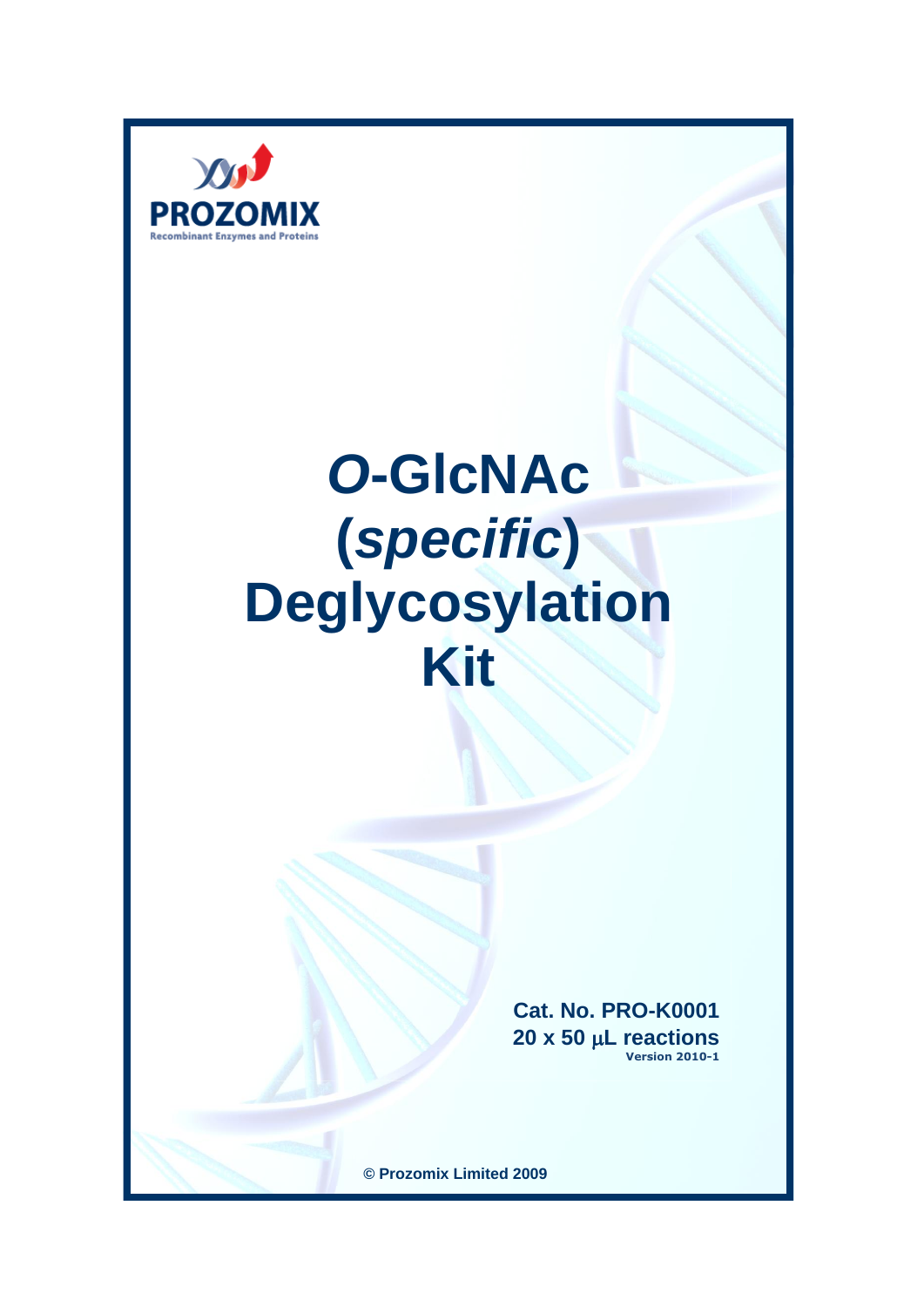# **Introduction:**

Serine- and threonine-linked *O*-GlcNAc post-translational modifications are receiving ever greater research attention due to their emerging ubiquitous occurrence on nuclear and cytoplasmic proteins such as oncogene proteins, heat shock proteins, nuclear pore proteins, viral proteins, and cytoskeletal proteins. The *O*-GlcNAc modification can impart functional changes in target proteins and affect transcription, translation, and signalling, and is often observed competing for phosphorylation sites.<sup>1</sup> To date the *O*-GlcNAc modification has been linked with the modulation of proteasome function, insulin resistance, cell cycle control, neutrophil function, and even Alzheimer's disease.<sup>2</sup> From an applied perspective, ever increasing attention is being paid to biopharma protein product homogeneity, where glycoprotein modifications can be responsible for significant and unpredictable heterogeneity.

Existing techniques based on hexosaminidase do exist for *O*-GlcNAc removal from glycoproteins. However, these methods are not specific for *O*-GlcNAc, and lead to the removal of both N-acetyl-β-D-glucosamine and N-acetyl-β-D-galactosamine from a number of linkage types. Prozomix thus developed this novel kit, that employs an engineered *O*-GlcNAcase, which enables simple and specific removal of *O*-GlcNAc.

#### *Key product features:*

- specific for *O*-GlcNAc (i.e. no activity against any GalNAc based substrate)
- complete removal of *O*-GlcNAc
- *O*-GlcNAcase employed:
	- has neutral pH optimum
	- is very stable ( $> 10$  days at  $37^{\circ}$ C in deglycosylation reaction conditions)
	- can be freeze-thawed > 10 times after reconstitution
	- can be removed from reaction when deglycosylation is complete

# **Kit components and their preparation:**

### **NOTE: this kit is shipped at room temperature, but should be stored at -20<sup>o</sup>C.**

# **1. 0.5 M Tris/HCl buffer, pH 7.5, containing 100 mM imidazole**

1 x 1.0 mL **Preparation:** ready to use **Storage:** store at -20°C

## **2. 0.5 M Sodium phosphate buffer, pH 7.0, containing 100 mM imidazole**  $1 \times 10$  mL

**Preparation:** ready to use **Storage:** store at -20<sup>°</sup>C

#### **3.** *O***-GlcNAcase**

1 x vial of 2.69 mg (freeze-dried powder)

**Preparation:** reconstitute by addition of 0.25 mL H<sub>2</sub>O before use (the enzyme will dissolve immediately and be at a concentration of 10.78 mg/mL (59.9 U/mL) in 50 mM Tris/HCl buffer, pH 7.5)

**Storage:** before reconstitution, store at -20°C. After reconstitution, store at -20°C (there is no need to freeze in aliquots, as this enzyme solution can be freeze-thawed  $> 10 x$ without loss of activity)

#### 4. *O***-GlcNAcase binding resin in 25 % ethanol**

#### 2 x 1.0 mL

**Preparation:** re-suspend thoroughly by flicking/inverting immediately prior to use **Storage:** store at -20<sup>°</sup>C

#### **5. Mini-spin columns**

x 5 (should it be required, additional columns can be purchased from Prozomix using product code PRO-KC0001-5)

**Preparation:** ready to use

**Storage:** store with other kit components at -20<sup>o</sup>C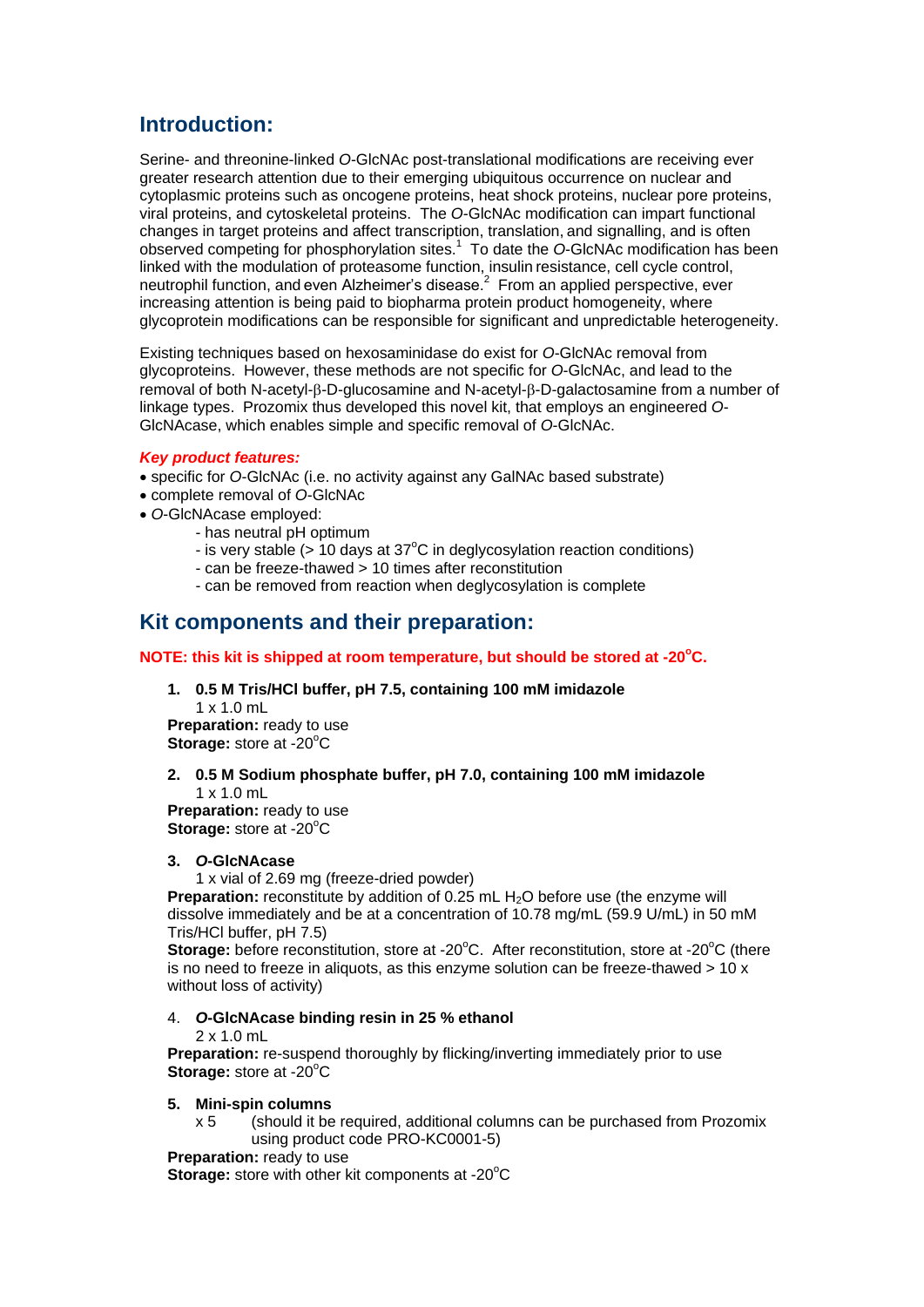# **Protocol:**

**1.** *O***-GlcNAc (***specific***) deglycosylation reaction:**

| Component                               | <b>Volume</b> |
|-----------------------------------------|---------------|
| Glycoprotein sample (at $\sim$ 2 mg/mL) | $35 \mu L$    |
| Bottle 1 or 2 (buffer)                  | $5 \mu L$     |
| "Bottle 3 (O-GlcNAcase)                 | $10 \mu L$    |
| total                                   | $50 \mu L$    |

# **2. Incubate reaction at 37<sup>o</sup>C for 2\*\* days.**

**\***Depending on the application, either Tris/HCl buffer (Bottle 1) or sodium phosphate buffer (Bottle 2) can be used.

**\*\***The deglycosylation reaction conditions described above should be considered strictly experimental, and are designed to afford complete deglycosylation of most samples. It could be, however, that either less time, or less *O*-GlcNAcase (Bottle 3), or even both, are actually required with a particular sample. Should it be desired, the incubation time can be extended up to 10 days at 37°C, as the O-GIcNAcase employed is very stable under the deglycosylation reaction conditions. Additionally, if less enzyme is required, sufficient extra buffer is provided in the kit to enable significantly more reactions than stated (20 x 50  $\mu$ L), to be performed. Should the *O*-GlcNAcase be the only component used from the kit in your application(s), this individual component can be purchased more cost-effectively from Prozomix, using product code PRO-KC0001-3.

# **3.** *O***-GlcNAcase removal step (\*\*\*optional):**

**NOTE:** the *O*-GlcNAcase removal procedure is not compatible with glycoprotein samples that contain polyhistidine purification tags.

- a. Re-suspend the *O*-GlcNAcase binding resin (Bottle 4) thoroughly by flicking/inverting and pipette 100  $\mu$ L into a mini-spin column (Component 5).
- b. Place the mini-spin column into a new 1.5 mL centrifuge tube and spin for 1 min in a micro-centrifuge at 2000 rpm.
- c. Add 125  $\mu$ L of H<sub>2</sub>O to the mini-spin column and centrifuge for 1 min at 2000 rpm.
- d. Empty the 1.5 mL centrifuge tube and repeat step c twice.
- e. Place the mini-spin column into a new 1.5 mL centrifuge tube (to collect the glycoprotein sample) and add the 50 µL deglycosylation reaction.
- f. Mix by gentle flicking of the tube (but sufficient to fully resuspend the O-GlcNAcase binding resin).
- g. Incubate for 2 min at room temperature.
- h. Centrifuge the mini-spin column assemblage for 1 min at 2000 rpm.
- i. Add 50  $\mu$ L of H<sub>2</sub>O to the mini-spin column and centrifuge the mini-spin column assemblage again for 1 min at 2000 rpm.
- j. Recover the glycoprotein sample from the 1.5 mL centrifuge tube (the volume recovered will be  $\sim$  100  $\mu$ L), and approx. 98 % of the O-GlcNAcase will have been removed.

**\*\*\***In order to elicit complete deglycosylation, the reaction conditions contain a high final *O*-GlcNAcase concentration of ~ 2 mg/mL. Should it be desired to remove the *O*-GlcNAcase after the reaction is complete, this can be achieved as described above.